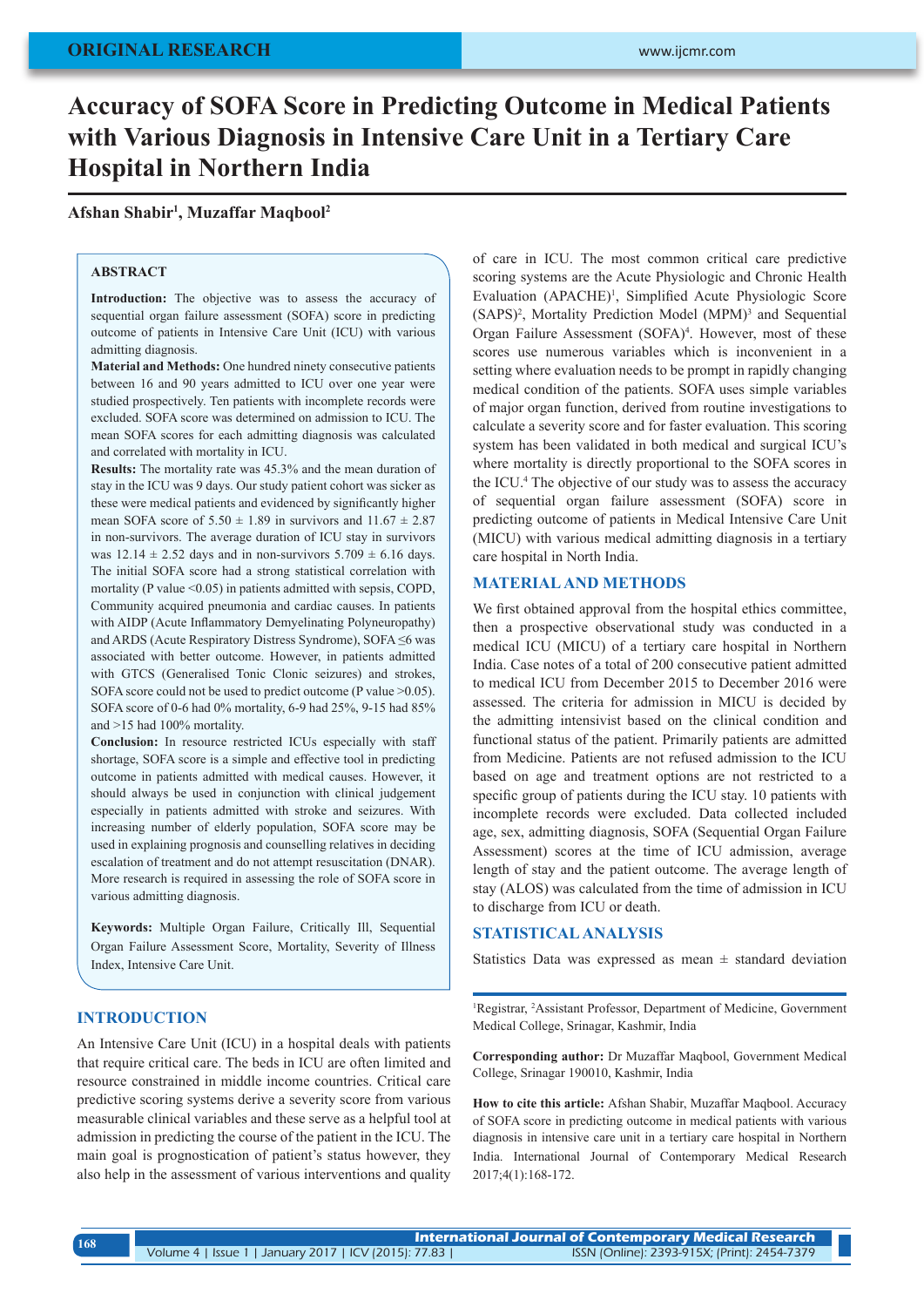and percentages. Continuous variables were evaluated using Student's t-test and categorical variables using Chi-square test. Patient characteristics and confidence intervals (CI) were calculated by logistic regression analysis to identify independent risk factors and control confusion effects. Significant variables in univariate analysis were submitted to logistic regression. Significance probabilities (P values) of  $\leq 0.05$  were considered statistically significant. Statistical analysis was performed using the IBM SPSS statistics version 19.0.

|                                                       | <b>Shifted to</b><br>ward $(\% )$ | Died $(\% )$ | Total $(\% )$ | P value |
|-------------------------------------------------------|-----------------------------------|--------------|---------------|---------|
| Female                                                | 49                                | 45           | 94            | 0.687   |
| Male                                                  | 55                                | 41           | 96            |         |
| Total                                                 | 104                               | 86           | 190           |         |
| <b>Table-1:</b> Relationship of gender with mortality |                                   |              |               |         |

|                                                           |          | N(%)        | <b>Mean SOFA</b><br>score | p-value |  |
|-----------------------------------------------------------|----------|-------------|---------------------------|---------|--|
| Outcome                                                   | Died     | 86 (45.26)  | 11.67                     | 0.004   |  |
|                                                           | Survived | 104 (54.73) | 5.50                      |         |  |
| <b>Table-2:</b> Relationship of SOFA score with mortality |          |             |                           |         |  |

| <b>Admitting</b>                                               | Outcome     |                 | Frequency (%) |  |
|----------------------------------------------------------------|-------------|-----------------|---------------|--|
| Diagnosis in                                                   | <b>Died</b> | <b>Survived</b> |               |  |
| <b>MICU</b>                                                    |             |                 |               |  |
| Stroke                                                         | 22 (91.7%)  | $2(8.3\%)$      | 24(12.63)     |  |
| Sepsis                                                         | 34 (68.0%)  | $16(32.0\%)$    | 50(26.31)     |  |
| <b>COPD</b>                                                    | $4(13.3\%)$ | 26 (86.7%)      | 30 (15.78)    |  |
| Poisoning                                                      | 14 (36.8%)  | 24 (63.2%)      | 38 (20.00)    |  |
| CAP                                                            | $2(16.7\%)$ | $10(83.3\%)$    | 12(6.31)      |  |
| <b>AIDP</b>                                                    |             | $12(100.0\%)$   | 12(6.31)      |  |
| <b>GTCS</b>                                                    | $4(50.0\%)$ | $4(50.0\%)$     | 8(4.21)       |  |
| Cardiac                                                        | $6(42.9\%)$ | $8(57.1\%)$     | 14 (7.36)     |  |
| ARDS                                                           |             | $2(100.0\%)$    | 2(1.05)       |  |
| Total                                                          | 86 (45.3%)  | 104 (54.7%)     | 190 (100.0%)  |  |
| Table-3: Relationship of admitting diagnosis with ICU outcome. |             |                 |               |  |

### **RESULTS**

During the study period, a total of 200 consecutive patients records were assessed. The medical records of 10 patients were found to be incomplete, and these patients were excluded from the study. Of the 190 patients, average age was 53 years with lowest age 16 years and highest age of 90 years. Male to female ratio 1:1.04.

The overall observed ICU mortality was 45.3%. On statistical analysis, no association was found between mortality and sex ratio ( $P > 0.05$ ) (Table 1)

The average age of the patients is 53 years, mean SOFA score is 9 and average period of stay is 9 days. In our study, patient was sicker as these were medical patients and evidenced by significantly higher SOFA score of  $5.50 \pm 1.89$  in survivors and  $11.67 \pm 2.87$  in non-survivors (Table 2). The average duration of ICU stay in survivors was  $12.14 \pm 2.52$  days and in nonsurvivors  $5.709 \pm 6.16$  days.

The admitting diagnosis of patients is as shown in Table 3. The maximum admissions were secondary to sepsis followed by poisoning.

In our study, SOFA score on admission was a good predictor of mortality ( $P$  value  $\leq 0.05$ ) in patients admitted with sepsis, COPD, CAP and cardiac causes (Table 4). None of our patients with AIDP and ARDS died, so calculating P value is not possible but in these patients also SOFA ≤6 was associated with better outcome. However, in patients admitted with neurological diagnosis (GTCS and strokes) SOFA score could not be used to predict outcome.

12.6% (N 24) of our patients in this study were admitted with stroke. 16 were admitted with haemorrhagic stroke and 8 with ischaemic stoke. Mean average score in non-survivors was 10.91 ± 2.87 and in survivors 7.0 (*P* value .073, 95% CI -.396 to 8.214). SOFA score was not statistically significant in predicting outcome.

26.3% (N 50) patients were admitted with sepsis with MODS. Mean SOFA score in non-survivors was  $12.82 \pm 2.70$  and in

| <b>Admitting Diagnosis</b>                 | $\mathbf N$ |                | Mean              | $P$ value | 95% Confidence Interval |       |
|--------------------------------------------|-------------|----------------|-------------------|-----------|-------------------------|-------|
| in MICU                                    |             |                | <b>SOFA</b> score |           | <b>Upper</b>            | Lower |
| Stroke                                     | Died        | 22             | $10.91 \pm 2.87$  | .073      | $-.396$                 | 8.214 |
|                                            | Survived    | 2              | 7.00              |           |                         |       |
| Sepsis MODS                                | Died        | 34             | $12.82 \pm 2.70$  | < 0.01    | 1.904                   | 5.243 |
|                                            | Survived    | 16             | $6.25 \pm 1.82$   |           |                         |       |
| <b>COPD</b>                                | Died        | $\overline{4}$ | $10.50 \pm 0.57$  | < 0.01    | 3.441                   | 7.405 |
|                                            | Survived    | 26             | $5.08 \pm 1.89$   |           |                         |       |
| Poisoning                                  | Died        | 14             | $12.14 \pm 2.68$  | < 0.01    | 4.966                   | 8.653 |
|                                            | Survived    | 24             | $5.33 \pm 1.12$   |           |                         |       |
| CAP                                        | Died        | $\overline{2}$ | $10.00 \pm 2.42$  | .007      | 3.265                   | 7.234 |
|                                            | Survived    | 10             | 4.60              |           |                         |       |
| <b>AIDP</b>                                | Died        | $\theta$       |                   |           |                         |       |
|                                            | Survived    | 12             | $2.33 \pm 1.43$   |           |                         |       |
| <b>GTCS</b>                                | Died        | $\overline{4}$ | $7.50 \pm 1.73$   | .134      | $-.619$                 | 3.619 |
|                                            | Survived    | 4              | 6.00              |           |                         |       |
| Cardiac causes                             | Died        | 6              | $12.00 \pm 0.89$  | < 0.01    | 4.665                   | 9.335 |
|                                            | Survived    | 8              | $5.00 \pm 2.72$   |           |                         |       |
| <b>ARDS</b>                                | Died        | $\theta$       |                   |           |                         |       |
|                                            | Survived    | $\overline{2}$ | 6.00              |           |                         |       |
| Table-4: Admitting diagnosis vs SOFA score |             |                |                   |           |                         |       |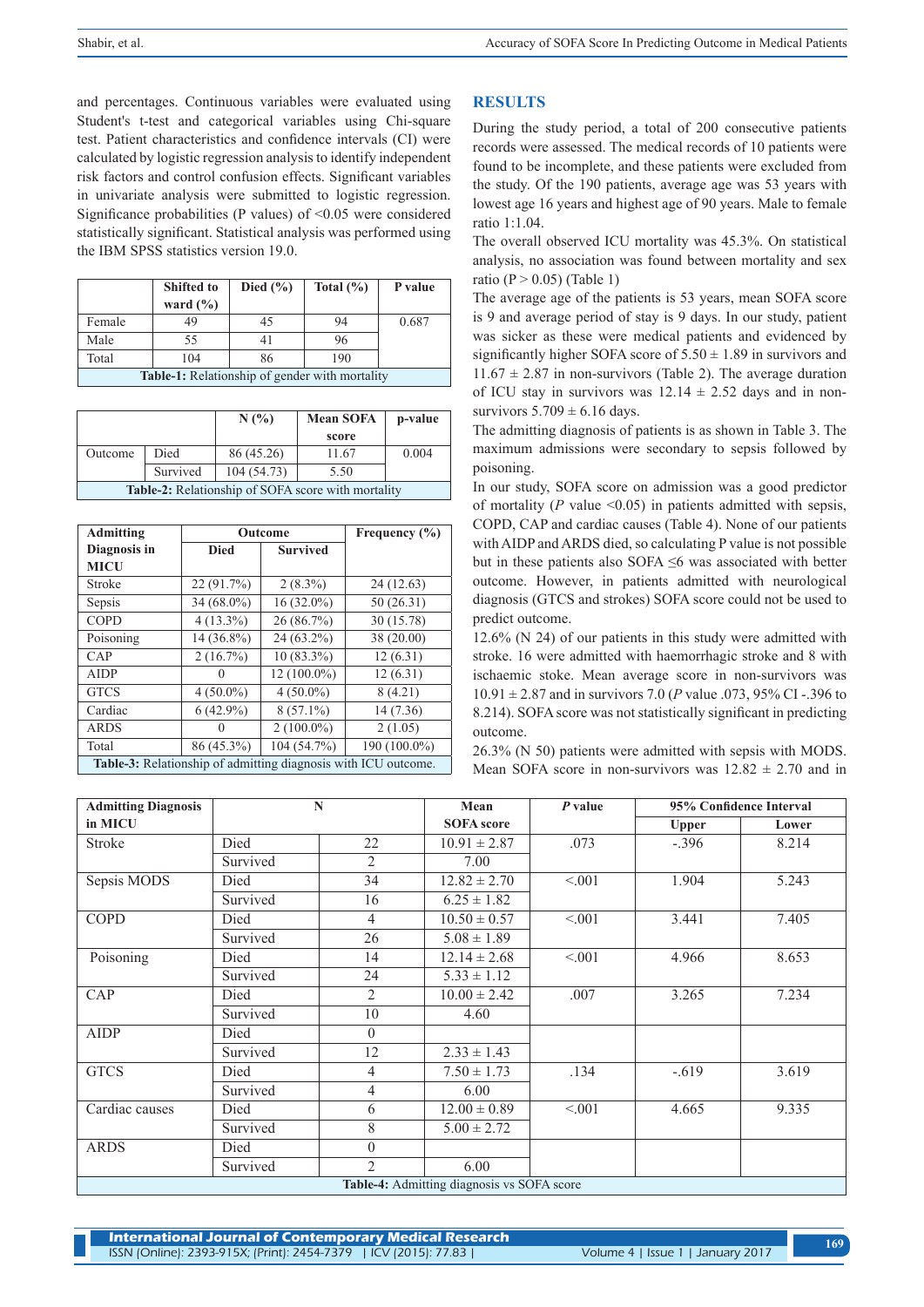survivors was  $6.25 \pm 1.82$  which was statistically significant in predicting outcome (*P* value< 0.001, 95% CI 1.904-5.243).

15.78% (N 30) patients were admitted with acute COPD exacerbation with type 2 respiratory failure with CO2 narcosis (respiratory acidosis). Mean SOFA score in non-survivors and survivors was  $10.50 \pm 0.57$  and  $5.08 \pm 1.89$  respectively. SOFA score was statistically significant in predicting outcome (*P* value  $< 0.001$ , 95% CI 3.441-7.405).

20% (N 38) patients were admitted with poisoning. 31 patients were admitted with organo-phosphorous compound poisoning, 4 with rodenticide poisoning, 2 with hydrocarbon poisoning and 1 with accidental corrosive poisoning. Mean SOFA score in non-survivors was  $12.14 \pm 2.68$  and in survivors was  $5.33 \pm$ 1.12 which was statistically significant in predicting outcome (*P* value < 0.001, 95% CI 4.966-8.653).

6.31% (N 12) patients were admitted with CAP (Community Acquired pneumonia) with Type 1 respiratory failure. Mean SOFA score in non-survivors was  $10.00 \pm 2.42$  and in survivors was 4.60 which was statistically significant in predicting outcome (*P* value .007, 95% CI 3.265-7.234).

6.31% (N 12) patients were admitted with AIDP (Acute Inflammatory Demyelinating Polyneuropathy). None of the AIDP patients died. Mean SOFA score in survivors was 2.33  $± 1.43.$ 

4.21% (N 8) patients were admitted with GTCS (Generalised Tonic Clonic seizures). Mean SOFA score in non-survivors and survivors was  $7.50 \pm 1.73$  and  $6.00$  respectively. SOFA score was not statistically significant in predicting outcome (*P-* value 0.134, 95% CI-.619 to 3.619).

7.36% (N 14) patients were admitted with cardiac causes. 12 patients admitted post-MI (Myocardial infarct) cardiac arrest and 2 admitted with cardiogenic shock secondary to complete heart block (CHB). Mean SOFA score in non-survivors was  $12.00 \pm 0.89$  and in survivors was  $5.00 \pm 2.72$  which was statistically significant in predicting outcome  $(P-$  value  $\leq 0.01$ , 95% CI 4.665-9.335).

1% (N 2) patients were admitted with ARDS. Both the patients survived and mean SOFA score was 6.

Among 190 patients 86 died and 104 patients were shifted to the wards. Out of 190 patients, 52 patients had SOFA score of 0-6 and mortality was 0%. In SOFA score of 6 to 9, 54 patients were admitted out of which 40 were shifted to the wards and 14 died (mortality rate 25%). In the group of SOFA score 9 to 15, a total of 66 patients were admitted in the ICU, 56 died and 10 were shifted to the wards (mortality rate 85 %). In the group with SOFA score 15 to 18, a total of 18 patients were admitted and all of them died (mortality rate 100%).

It is observed from the above that there is very high correlation between the SOFA score and the outcome of the patient, both the mean and the highest SOFA score are good indicators of the mortality rate of the patient.

## **DISCUSSION**

The most common critical care predictive scoring systems include Acute Physiologic and Chronic Health Evaluation (APACHE) (1), Simplified Acute Physiologic Score (SAPS) (2), Mortality Prediction Model (MPM)(3) which are primarily prognostic models. The newer scoring systems, SOFA and multi-organ dysfunction scores (MODS) are the organ dysfunction scores which unlike the prognostic models can capture the clinical condition of the patient as these can be measured repeatedly at fixed time intervals. The APACHE system<sup>1</sup> developed in 1980s was the first illness severity model widely used by ICUs and it had a good correlation with mortality. However, the score was difficult to administer as it involves a complex measure of 34 physiologic variables and chronic health evaluation. APACHE II was as a simplified version of the first and used 12 physiologic variables and chronic health evaluation.<sup>5</sup> APACHE III variables are for ICU readmission, patient location, and hospital length of stay (LOS) before ICU admission.<sup>6</sup> The variables used in SAPS are readily available, and the calculations are simple. However, similar to APACHE, there is no correction for the patient's admitting diagnosis.7 The MPM II, is less physiologically based than APACHE or SAPS.<sup>8</sup> Unlike the MODS score<sup>9</sup> in which the first value of each day is used, for the SOFA score, the worst value on each day is recorded.

Vincent et al<sup>10</sup> introduced the SOFA score in 1996 on behalf of the working group on sepsis of the European Society of Intensive Care Medicine. It was initially developed as a sepsis-related organ failure assessment in 1994, the SOFA score was renamed when it was found to be applicable for both septic as well as nonseptic patients.10 The relationship between SOFA score on admission to ICU and mortality was studied retrospectively in  $1643$  patients with sepsis. Vincent et  $al<sup>4</sup>$  then conducted a prospective multicentric study of 1449 medical/ surgical patients in which a maximum total SOFA score greater than 15 correlated with a mortality rate of 90%. The score includes variables from six major organ systems (pulmonary, hematologic, hepatic, cardiovascular, central nervous, and renal) and records the most deranged value on each day. The scores range from 0 (normal) to 4 (most deranged). SOFA scores can be taken daily or on a 48 h basis. Serial evaluation of the SOFA score predicts outcome in critically ill patients.<sup>11</sup> Initial and highest scores of more than 11 or mean scores of more than 5 corresponded to mortality of more than 80%.<sup>11</sup> The predictive value of the mean score was independent of the length of ICU stay. The best correlation of scores with the outcome in terms of morbidity and mortality is seen with maximum SOFA score and mean SOFA score.<sup>12</sup>

A systemic review of the SOFA, SAPS II, APACHE II, and APACHE III scoring systems found that the APACHE systems were slightly superior to the SAPS II and SOFA systems in predicting ICU mortality.13 The accuracy of both the SAPS II and APACHE instruments improved when combined with the assessment of sequential SOFA scores. However, APACHE III predictive scoring system tends to be the most costly because it requires specific computer technology and extensive data collection. MPM, SAPS and SOFA scoring systems are simple and inexpensive as these require less data collection and no computer investment.<sup>14</sup>

In a prospective observational study of 1,340 patients with multiple organ dysfunction syndrome, Cabre and colleagues<sup>15</sup> reported 100% mortality for patients with age over 60 years with a total maximum SOFA greater than 13 on any of the first 5 days of ICU admission. In our study those with SOFA score of >15 had 100% mortality.

SOFA score has been validated in severe sepsis.<sup>16</sup> In our study, 26.3% were admitted with sepsis MODS. Mean SOFA score in non-survivors was  $12.82 \pm 2.70$  and in survivors was  $6.25 \pm 1.6$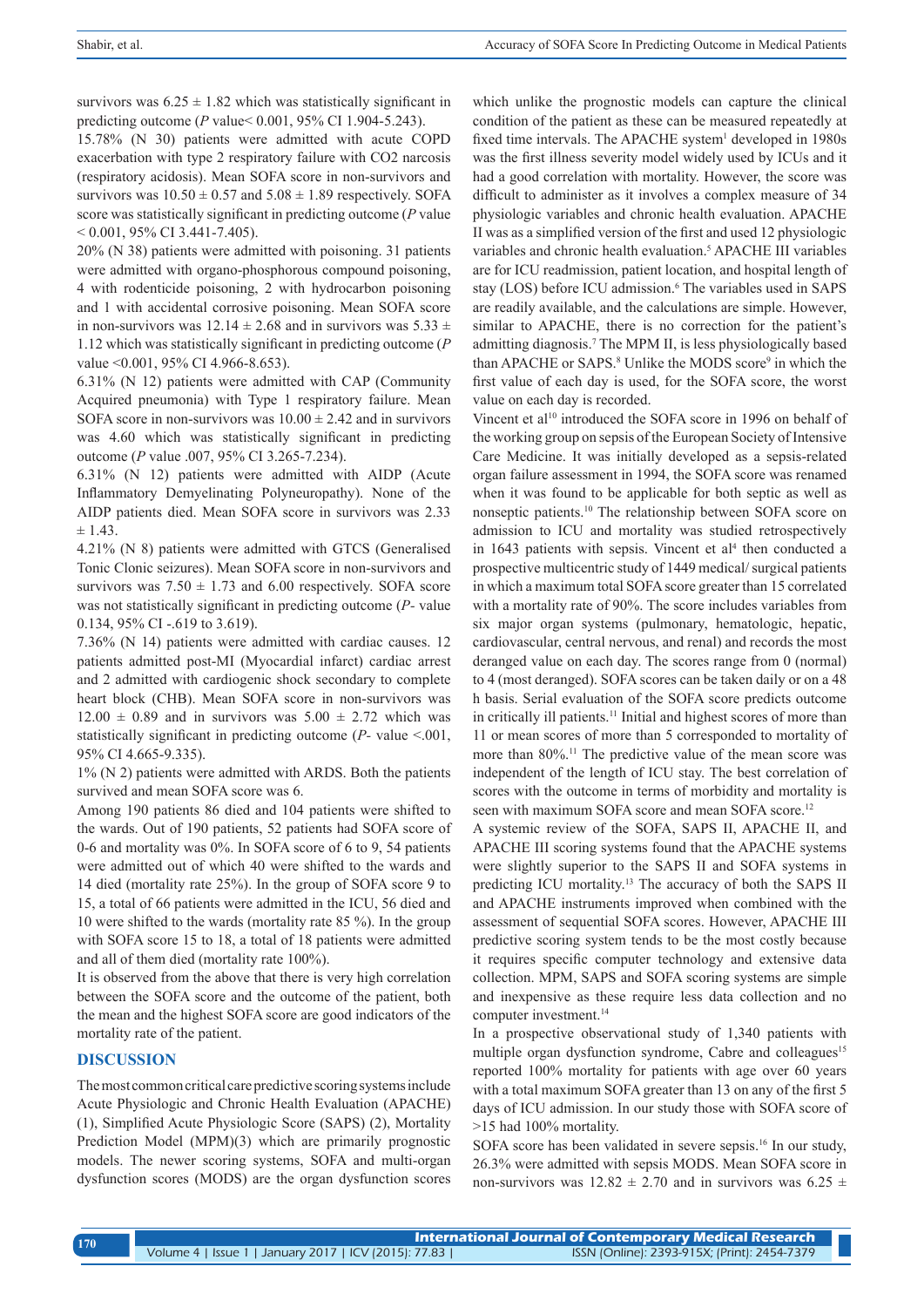1.82 which was statistically significant in predicting outcome (*P* value  $< 0.001$ , 95% CI 1.904-5.243). Vincent et al<sup>4</sup> have shown that mortality rates are lower in patients with organ dysfunction associated with respiratory failure than with combined organ failure (mortality 65-74%). There is a significant association of initial SOFA score in analysing organ dysfunction in infectious diseases.17 In our study, 6.31% patients were admitted with CAP with Type 1 respiratory failure. Mean SOFA score in nonsurvivors was  $10.00 \pm 2.42$  and in survivors was 4.60 which was statistically significant in predicting outcome (*P* value .007, 95% CI 3.265-7.234).

Cour et al<sup>18</sup> conducted a study on 304 patients admitted for post-CA (cardiac arrest) management. At day 1, SOFA remained significantly ( $p < 0.001$ ) higher in non-survivors ( $9.8 \pm 3.8$ ) when compared to survivors  $(6.5 \pm 4.1)$ . This is similar to our study of 7.36% patients admitted with cardiac causes. 12 patients were admitted with post-MI (Myocardial infarct) cardiac arrest and 2 admitted with cardiogenic shock secondary to complete heart block (CHB). Mean SOFA score in nonsurvivors was  $12.00 \pm 0.89$  and in survivors was  $5.00 \pm 2.72$ which was statistically significant in predicting outcome (*P* value < .001, 95% CI 4.665-9.335). Hence, SOFA score may help clinicians to objectively evaluate the severity of the post-CA syndrome.<sup>18</sup> Jansenns et al<sup>19</sup> have shown in 303 consecutive medical cardiovascular patients, SOFA score on Day 1 in nonsurvivors  $5.9 \pm 3.7$  vs  $1.9 \pm 2.3$  in survivors ( $P \le 0.001$ ). This study supports SOFA as an excellent tool for assessing extent of organ dysfunction in medical cardiovascular patients.

Korean study20 assessed performance of the SOFA scoring system in intensive care unit organophosphate poisoned patients. In a sample of 131 patients, the sensitivities, specificities, and accuracies were 86.2%, 82.4%, and 83.2% for the SOFA score, respectively. The SOFA score was more useful in predicting mortality, and easier and simpler than the APACHE II and SAPS II.20 In our study 31 patients were admitted with organophosphate poisoning. Mean SOFA score in non-survivors was  $12.14 \pm 2.68$  and in survivors was  $5.33 \pm 1.12$  which was statistically significant in predicting outcome (*P* value< 0.001, 95% CI 4.966-8.653).

The mean SOFA score in survivors was  $3.48 \pm 2.238$  and in non-survivors was  $8.9 \pm 3.45$  and the difference was statistically significant.<sup>21</sup> This study depicts strong correlation of mortality with

SOFA scores on day 1. In Baradari et al<sup>22</sup> study; the admission, mean and highest SOFA scores were 11.72, 16.38 and 16.45 in deceased patients, and 6.52, 5.82 and 6.5 in survived patients, respectively. All three models were able to predict the outcome of patients significantly  $(P \le 0.001)$ .

#### **CONCLUSION**

In resource restricted ICUs especially with staff shortage, SOFA score on admission is a simple and effective tool in predicting outcome in patients admitted with medical causes. It can be used to triage patients into risk categories for further management and resource planning. However, it should always be used in conjunction with clinical judgement especially in patients admitted with stroke and seizures. With increasing number of elderly population, SOFA score may be used in explaining prognosis and counselling relatives in deciding escalation of treatment and do not attempt resuscitation (DNAR). More research is required in assessing the role of SOFA score in various admitting diagnosis.

#### **Limitations**

A few limitations of our study need to be acknowledged. Our analysis focused only on SOFA score (initial score) on admission and not the subsequent scores. We did not include information on the baseline functional status, cognitive status and physiological parameters in our study as we specifically wanted to study the association of the initial SOFA score and the admitting diagnosis.

#### **REFERENCES**

- 1. Knaus WA, Zimmerman JE, Wagner DP, Draper EA, Lawrence DE. APACHE-acute physiology and chronic health evaluation: A physiologically based classification system. Crit Care Med. 1981;9:591-7.
- 2. Le Gall JR, Lemeshow S, Saulnier F. A new simplified acute physiology score (SAPS II) based on a European/ North American multicenter study. JAMA. 1993;270:2957- 63.
- 3. Higgins TL, Kramer AA, Nathanson BH, Copes W, Stark M, Teres D. Prospective validation of the intensive care unit admission Mortality Probability Model (MPM0-III). Crit Care Med. 2009;37:1619-23.
- 4. Vincent JL, de Mendonça A, Cantraine F, Moreno R, Takala J, Suter PM, et al. Use of the SOFA score to assess the incidence of organ dysfunction/failure in intensive care units: Results of a multicenter, prospective study. Working group on "sepsis-related problems" of the European Society of Intensive Care Medicine. Crit Care Med. 1998;26:1793- 800.
- 5. Knaus WA, Draper EA, Wagner DP, Zimmerman JE. APACHE II: A severity of disease classification system. Crit Care Med. 1985;13:818-29.
- 6. Knaus WA, Wagner DP, Draper EA, Zimmerman JE, Bergner M, Bastos PG, et al. The APACHE III prognostic system. Risk prediction of hospital mortality for critically ill hospitalized adults. Chest. 1991;100:1619-36.
- 7. Herridge MS. Prognostication and intensive care unit outcome: The evolving role of scoring systems. Clin Chest Med. 2003;24:751-62.
- 8. Lemeshow S, Teres D, Klar J, Avrunin JS, Gehlbach SH, Rapoport J. Mortality Probability Models (MPM II) based on an international cohort of intensive care unit patients. JAMA. 1993;270:2478-86.
- 9. Marshall JC, Cook DJ, Christou NV, Bernard GR, Sprung CL, Sibbald WJ. Multiple organ dysfunction score: A reliable descriptor of a complex clinical outcome. Crit Care Med. 1995;23:1638-52.
- 10. Vincent JL, Moreno R, Takala J, Willatts S, De Mendonça A, Bruining H, et al. The SOFA (Sepsis-related Organ Failure Assessment) score to describe organ dysfunction/ failure. On behalf of the Working Group on Sepsis-Related Problems of the European Society of Intensive Care Medicine. Intensive Care Med. 1996;22:707-10.
- 11. Ferreira FL, Bota DP, Bross A, Mélot C, Vincent JL. Serial evaluation of the SOFA score to predict outcome in critically ill patients. JAMA. 2001;286:1754-8.
- 12. Minne L, Abu-Hanna A, de Jonge E. Evaluation of SOFAbased models for predicting mortality in the ICU: A systematic review. Crit Care. 2008;12:R161.
- 13. Moreno R, Vincent JL, Matos R, Mendonça A, Cantraine F,